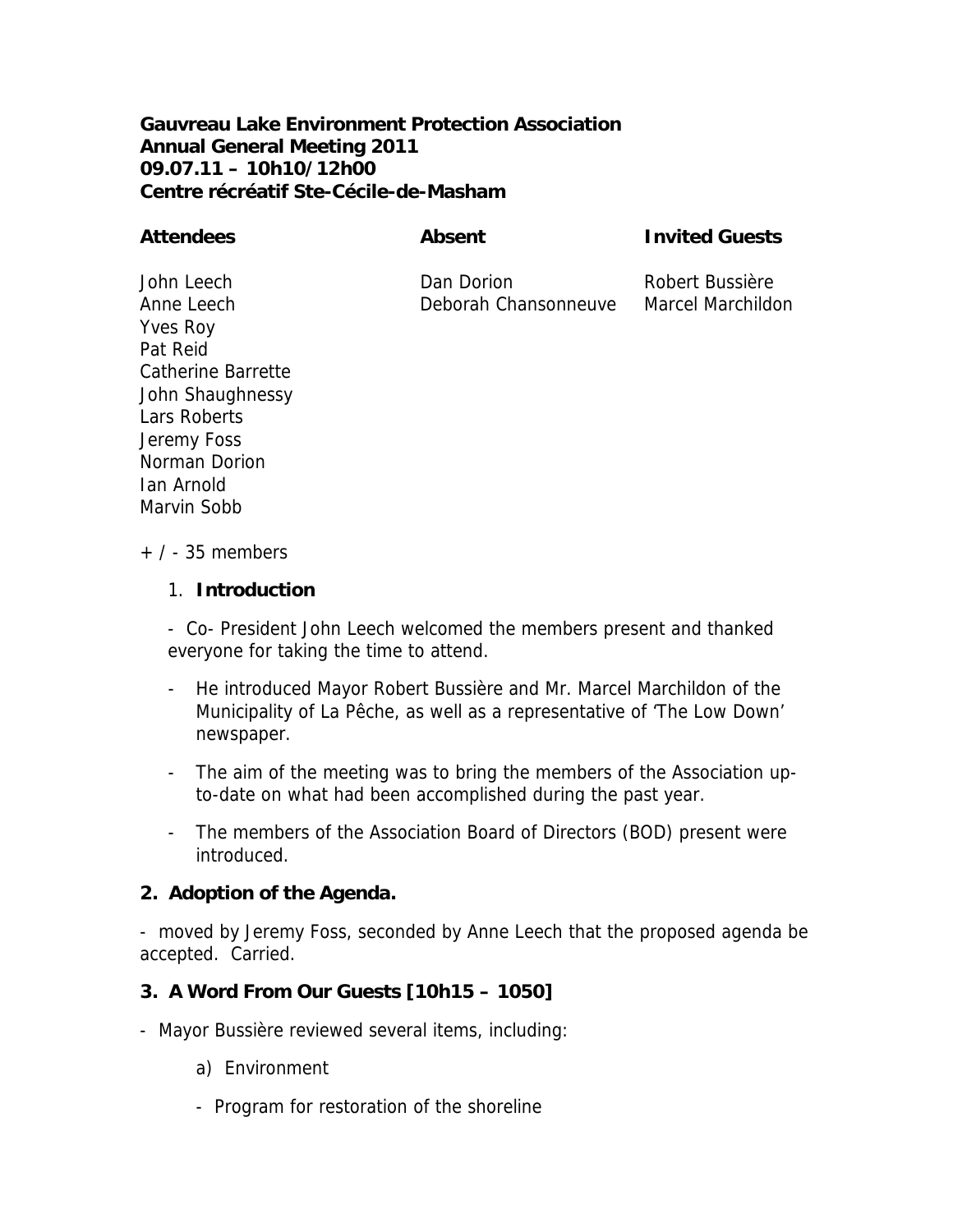- Program of subsidies for water testing
- Program for collection of hazardous waste (Styrofoam to come in the future)
- Program for Septic System Inspection
- b) Safety
- installation of a 'dry well' on Ch. O. Bertrand
- c) Autoroute 5
- all has been signed for the extension (phase 3)
- d) Sewage Treatment Plant
- yet another study phase to find a solution acceptable to all
- recommendation to be made by October
- e) Industrial Park
- 32 acres already acquired for a light industrial park
- f) Urbanism
- study underway for planning the next 15 years.
- g) Question Period
- several question on septic systems inspection

## **4. Adoption of the Record of the 2010 Annual General meeting**

- Moved by Jeremy Foss, seconded by Norm Dorion that the record of the 2010 AGM be accepted. Carried unanimously.

## **5. Annual Report**

a) Board of Directors- three meeting during the year to pursue Association issues

- b) Joint Committee- one meeting
- c) Water Quality

- The association is participating in three test programs: H2o des Collines, the Municipality; the Association tests.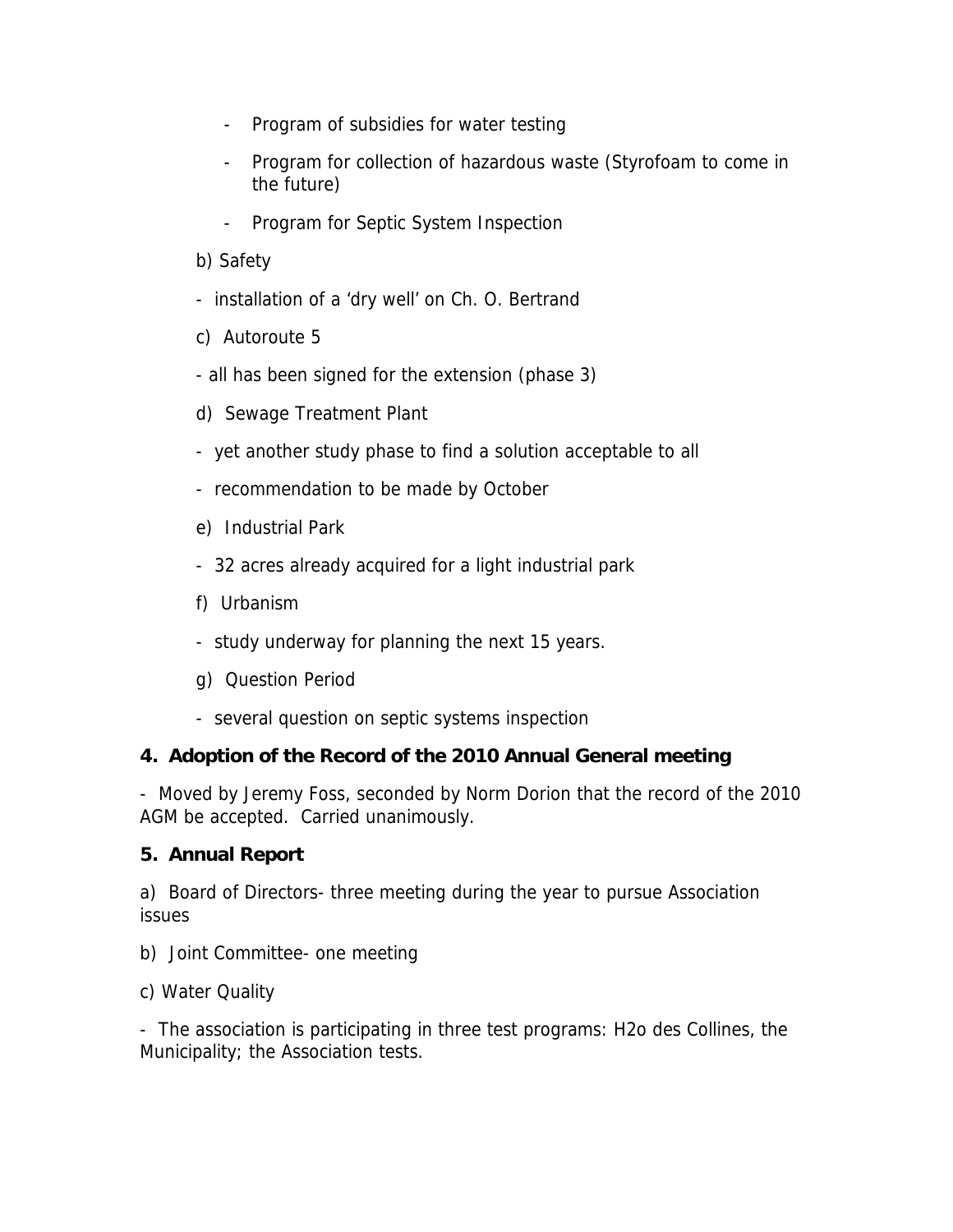- John Leech presented several graphs summarizing the results over several years and showing that the main problem remains Parent Creek, and especially the area from Kennedy Road to the mouth of the Creek.

d) Parent Creek

- historical review of the study undertaken by the Association and actions taken as a result. (Photos in support were shown)

e) Campsite

- a request for access to information has been made to the Environment Ministry regarding all they know about the situation. Results awaited.

- A formal request has been made to the Municipality to proceed with rigorous inspections to determine the cause of the recurring problems.

- members of the Association profited from the occasion to express their impatience with the Municipality's position on this matter.

f) Questions

- request that the possibility of compulsory payment of Association dues by everyone around the Lake be investigated.

- insistence that there be a complete inspection of the campsite installations.

## **6. Financial Matters**

- John Leech welcomed the return of John Shaughnessy as our Treasurer.

- John Shaughnessy presented the Financial Statement for 2010 and the Proposed Budget for 2011

- Moved by Norm Dorion, seconded by Ian Arnold that these documents be accepted. Carried unanimously.

## **7. Other Business**

- John Leech reminded everyone of the importance of using phosphate-free products, and the shoreline restoration program.

- He noted several changes in the BOD:

- Pat Reid retires, replaced by Denise Carrièrre

- Catherine Barrette retires, replacement to be announced

- Yves Roy turns over the post of Secretary to Ian Arnold. Yves Roy remains on the BOD as Sector Rep.